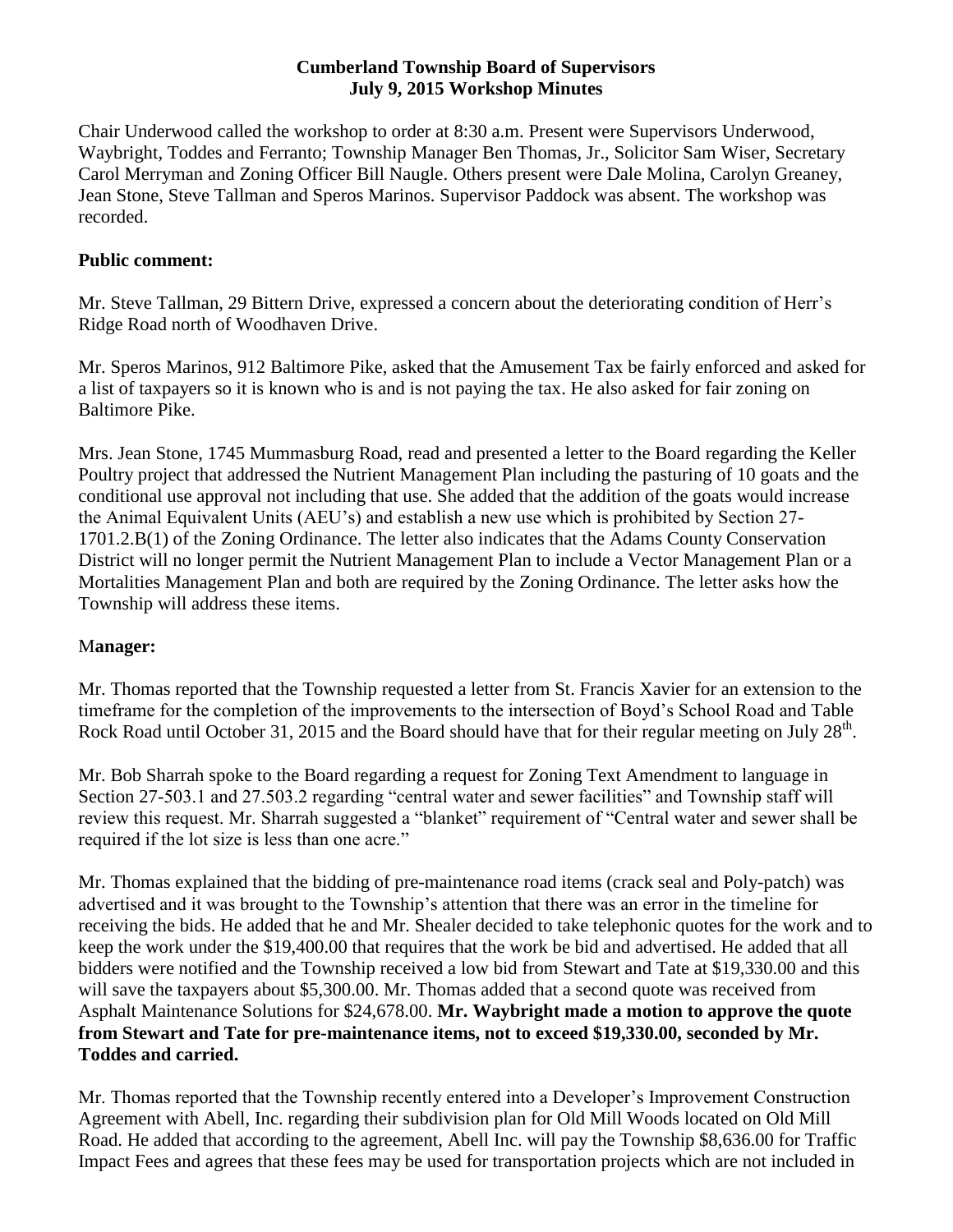the transportation capital improvement plan and waives the right to a refund if the Township does not use the money within a three-year period. Mr. Thomas recommended, subject to legal review, that the fees be used for Old Mill Road that goes right by the development. Solicitor Wiser stated that in this limited case, it is fine to use this money for Old Mill Road. **Mr. Ferranto made a motion to use the Traffic Impact Fee from Old Mill Woods subdivision, in the amount of \$8,636.00, for the Old Mill Road doubleseal coat Ralumac project seconded by Mr. Toddes and carried.** Mr. Waybright was out of the room and did not vote.

Mr. Thomas also reported that the paving at Cannon Ridge has been completed and the developer will be approaching the Township to take dedication/ownership of the road prior to the fall and winter season. Mr. Thomas also reported that it is the developer's intention to do the final paving at The Preserves – Cumberland Village Phase 1A along with their obligation for Herr's Ridge Road and Fairplay Road in accordance with the Developer's Agreement and also will be requesting dedication/ownership of those roads.

Mr. Thomas stated that he would like to speak to the Board at their July  $28<sup>th</sup>$  meeting regarding future funding and long range planning for future capital road /improvement projects. He added that the growth is having an impact on the Township and this needs to be discussed and it is important for the public to hear as well.

Mr. Thomas reported that he has received a verbal request from Steve Wolf, owner of Herr Tavern, for the Township Police Department to enforce the Noise Ordinance. He added that there was a permit that expired in July, 2013 and the owner would like the Township to apply for a new permit. Mr. Thomas asked the Board if they would be interested in entertaining the hearing that has to transpire as part of this process which would be held at Herr Tavern and would involve limited staff time. He added that Chief Boehs has no issue with local enforcement. He added that Mr. Wolf would have to pay an escrow amount (\$1,500.00) to pay for the Township's costs and he would have to pay for any costs that exceed the escrow amount. **Mr. Waybright made a motion authorizing Solicitor Wiser to proceed with the process of the Township Police enforcing the Noise Ordinance at Herr Tavern, if Mr. Wolf desires, seconded by Mr. Toddes and carried.** 

Mr. Thomas reported that the Township received a request for funding allocation from York Adams Transportation Authority (dba rabbittransit) dated July 1, 2015. He added that \$2,000.00 was budgeted for 2015. Mr. Ferranto suggested that \$1,000.00 be paid now and to continue to try and get donations from businesses along Emmitsburg Road. **Mr. Ferranto made a motion to donate \$1,000.00 to rabbittransit seconded by Toddes and carried.**

Mr. Thomas reported that the Joint Comprehensive Plan public workshop scheduled for mid-July has been postponed and will be held sometime in mid-August.

**Solicitor:** No report.

## **Committee Reports:**

**Planning/Zoning** – Chair Underwood informed the public to watch Adams County's website for information on the public "roll-out" of the Joint Comprehensive Plan and Mr. Ferranto suggested that our website have a link to Adams County to make it easier for the residents to find.

**Public Safety –** Bike Week events begin tonight. The Police Department has requested to purchase a 2015 Caprice through the Westmoreland Council of Governments (COG) and the purchase is included in the 2015 budget and recommended by the Finance Committee.

**Finance Committee –** The replacement tractor/mower has been received. Mr. Thomas expressed his happiness with the York Adams Tax Bureau with collections and sharing of information.